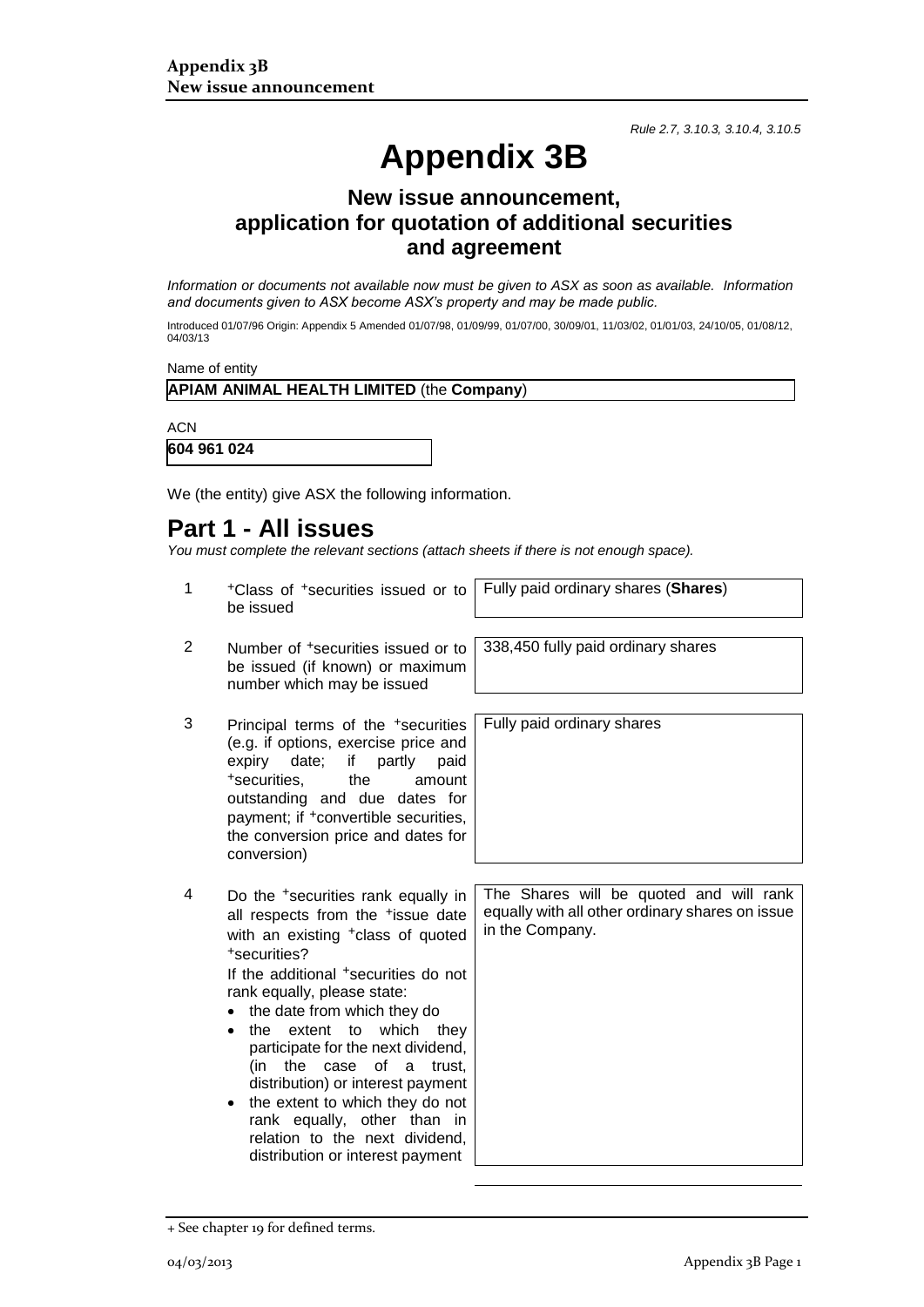#### **Appendix 3B New issue announcement**

| 5  | Issue price or consideration                                                                                                                                                                                                              | The Shares are issued at \$0.7998 per Share                                                                                                                                                                                                          |
|----|-------------------------------------------------------------------------------------------------------------------------------------------------------------------------------------------------------------------------------------------|------------------------------------------------------------------------------------------------------------------------------------------------------------------------------------------------------------------------------------------------------|
| 6  | Purpose of the issue<br>(If issued as consideration for the<br>acquisition<br>of assets,<br>clearly<br>identify those assets)                                                                                                             | are issued to participating<br><b>Shares</b><br>The<br>shareholders under the Company's Dividend<br>Reinvestment<br>Plan in<br>relation<br>to<br>the<br>2018<br>interim<br>Company's<br>dividend,<br>as<br>announced to the ASX on 26 February 2018. |
| 6а | Is the entity an <sup>+</sup> eligible entity that<br>obtained<br>holder<br>has<br>security<br>approval under rule 7.1A?                                                                                                                  | No                                                                                                                                                                                                                                                   |
|    | If Yes, complete sections 6b - 6h in<br>relation to the <sup>+</sup> securities the<br>subject of this Appendix 3B, and<br>comply with section 6i                                                                                         |                                                                                                                                                                                                                                                      |
| 6b | The date the security holder<br>resolution under rule 7.1A was<br>passed                                                                                                                                                                  | N/A                                                                                                                                                                                                                                                  |
| 6с | Number of <sup>+</sup> securities<br>issued<br>without security holder approval<br>under rule 7.1                                                                                                                                         | N/A                                                                                                                                                                                                                                                  |
| 6d | Number of <sup>+</sup> securities issued with<br>security holder approval under rule<br>7.1A                                                                                                                                              | N/A                                                                                                                                                                                                                                                  |
| 6e | Number of <sup>+</sup> securities issued with<br>security holder approval under rule<br>7.3, or another specific security<br>holder approval (specify date of<br>meeting)                                                                 | N/A                                                                                                                                                                                                                                                  |
| 6f | Number of <sup>+</sup> securities issued under<br>an exception in rule 7.2                                                                                                                                                                | 338,450 Shares are issued under Exception 7<br>of ASX Listing Rule 7.2                                                                                                                                                                               |
| 6g | If <sup>+</sup> securities issued under rule<br>7.1A, was issue price at least 75%<br>of 15 day VWAP as calculated<br>under rule 7.1A.3?<br>Include the<br>tissue date and both values.<br>Include the source of the VWAP<br>calculation. | N/A                                                                                                                                                                                                                                                  |
| 6h | If <sup>+</sup> securities were issued under<br>rule<br>7.1A<br>for<br>non-cash<br>consideration, state date on which<br>valuation of consideration was<br>ASX<br>released<br>to<br>Market<br>Announcements                               | N/A                                                                                                                                                                                                                                                  |
| 6i | Calculate the entity's remaining<br>issue capacity under rule 7.1 and<br>rule 7.1A - complete Annexure 1<br><b>ASX</b><br>Market<br>and<br>release<br>to<br>Announcements                                                                 | See Annexure 1                                                                                                                                                                                                                                       |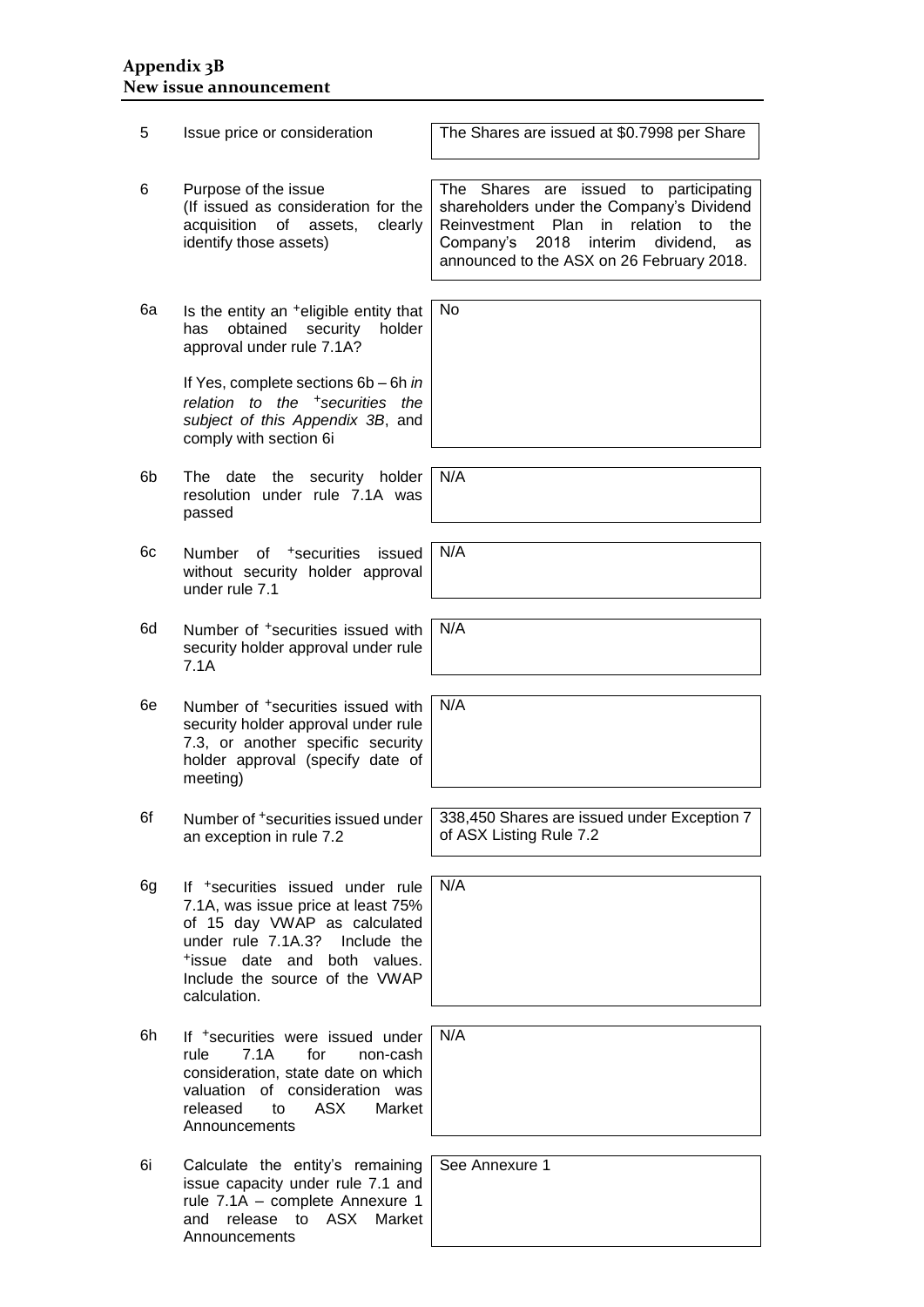#### 7 +Issue dates

Note: The issue date may be prescribed by ASX (refer to the definition of issue date in rule 19.12). For example, the issue date for a pro rata entitlement issue must comply with the applicable timetable in Appendix 7A.

Cross reference: item 33 of Appendix 3B.

8 Number and <sup>+</sup>class of all<br>
<sup>+</sup>securities quoted on ASX +securities quoted (*including* the <sup>+</sup>securities in section 2 if applicable)

| Number      | +Class                                                                  |
|-------------|-------------------------------------------------------------------------|
| 100,619,197 | <b>Fully paid ordinary Shares</b>                                       |
| 1,131,647   | <b>Fully paid ordinary Shares</b><br>escrowed until 1 September<br>2018 |
| 292,008     | <b>Fully paid ordinary Shares</b><br>escrowed until 1 November<br>2018  |
| 219,537     | <b>Fully paid ordinary Shares</b><br>escrowed until 5 January<br>2019   |
| 292,005     | <b>Fully paid ordinary Shares</b><br>escrowed until 1 November<br>2019  |
| 129,103     | Fully paid ordinary Shares<br>escrowed until 19 March<br>2019           |
| 129,102     | <b>Fully paid ordinary Shares</b><br>escrowed until 19 March<br>2020    |

27 April 2018

9 Number and <sup>+</sup>class of all <sup>+</sup>securities not quoted on ASX (*including* the <sup>+</sup>securities in section 2 if applicable)

| Number | <sup>+</sup> Class |
|--------|--------------------|
| Nil    |                    |
|        |                    |
|        |                    |

10 Dividend policy (in the case of a trust, distribution policy) on the increased capital (interests)

Rank equally with the existing shares

N/A

N/A

## **Part 2 - Pro rata issue**

- 11 Is security holder approval required?
- 12 Is the issue renounceable or nonrenounceable?

+ See chapter 19 for defined terms.

04/03/2013 Appendix 3B Page 3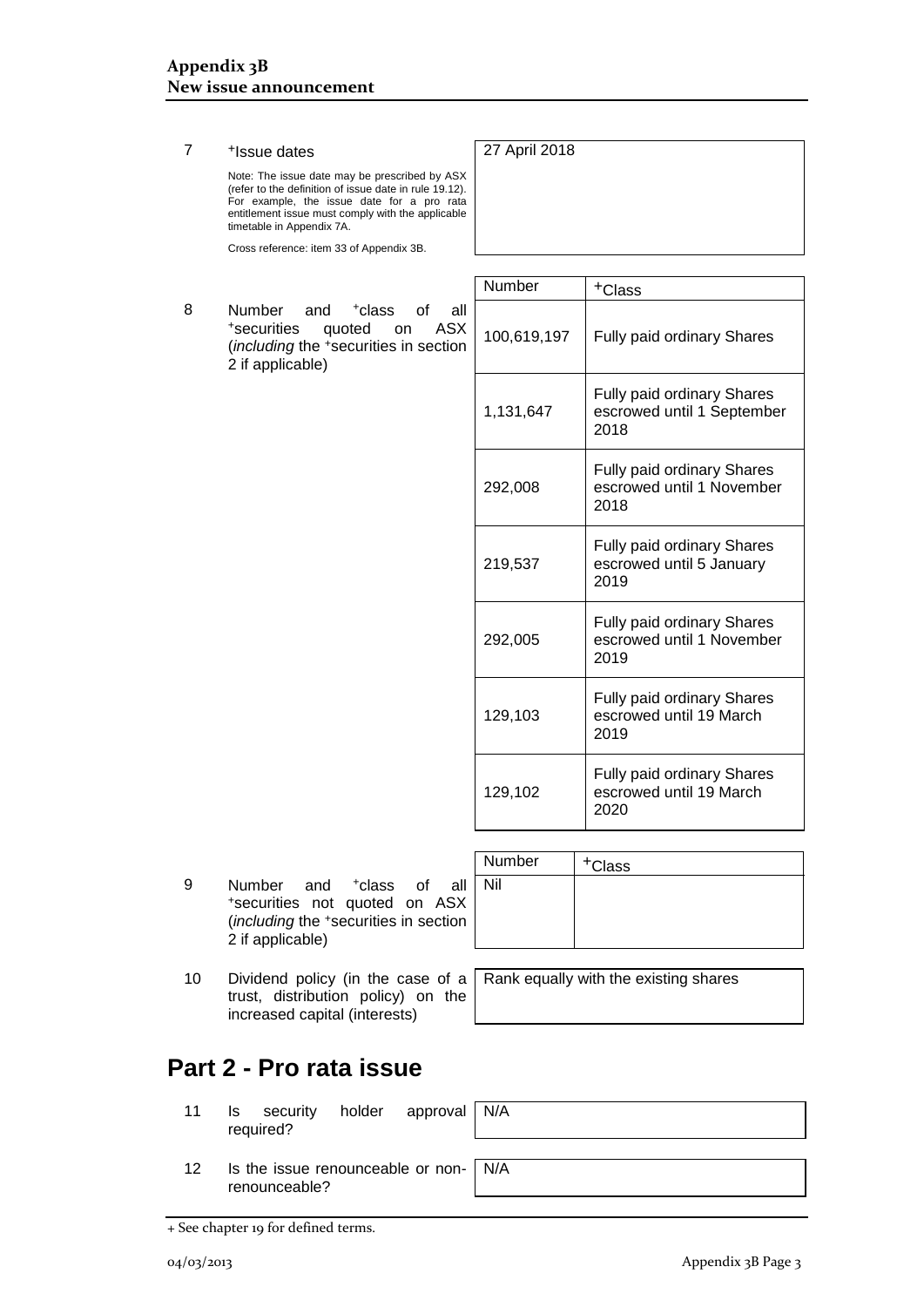#### **Appendix 3B New issue announcement**

| 13 | Ratio in which the *securities will<br>be offered                                                                                                                       | N/A |
|----|-------------------------------------------------------------------------------------------------------------------------------------------------------------------------|-----|
| 14 | *Class of *securities to which the<br>offer relates                                                                                                                     | N/A |
|    |                                                                                                                                                                         |     |
| 15 | determine<br>+Record<br>date<br>to<br>entitlements                                                                                                                      | N/A |
|    |                                                                                                                                                                         |     |
| 16 | Will holdings on different registers<br>(or sub registers) be aggregated for<br>calculating entitlements?                                                               | N/A |
|    |                                                                                                                                                                         |     |
| 17 | Policy for deciding entitlements in<br>relation to fractions                                                                                                            | N/A |
|    |                                                                                                                                                                         |     |
| 18 | Names of countries in which the<br>entity has security holders who will<br>not be sent new offer documents                                                              | N/A |
|    | Note: Security holders must be told how their<br>entitlements are to be dealt with.<br>Cross reference: rule 7.7.                                                       |     |
|    |                                                                                                                                                                         |     |
| 19 | Closing<br>for<br>0f<br>date<br>receipt<br>acceptances or renunciations                                                                                                 | N/A |
|    |                                                                                                                                                                         | N/A |
| 20 | Names of any underwriters                                                                                                                                               |     |
|    |                                                                                                                                                                         |     |
| 21 | Amount of any underwriting fee or<br>commission                                                                                                                         | N/A |
|    |                                                                                                                                                                         |     |
| 22 | Names of any brokers to the issue                                                                                                                                       | N/A |
|    |                                                                                                                                                                         |     |
| 23 | Fee or commission payable to the<br>broker to the issue                                                                                                                 | N/A |
|    |                                                                                                                                                                         |     |
| 24 | any handling<br>fee<br>Amount<br>οf<br>brokers who lodge<br>payable to<br>acceptances or renunciations on<br>behalf of security holders                                 | N/A |
|    |                                                                                                                                                                         |     |
| 25 | If the issue is contingent on<br>security holders' approval, the date<br>of the meeting                                                                                 | N/A |
|    |                                                                                                                                                                         |     |
| 26 | Date entitlement and acceptance<br>form and offer documents will be<br>sent to persons entitled                                                                         | N/A |
|    |                                                                                                                                                                         |     |
| 27 | If the entity has issued options, and<br>the terms entitle option holders to<br>participate on exercise, the date on<br>which notices will be sent to option<br>holdoro | N/A |

holders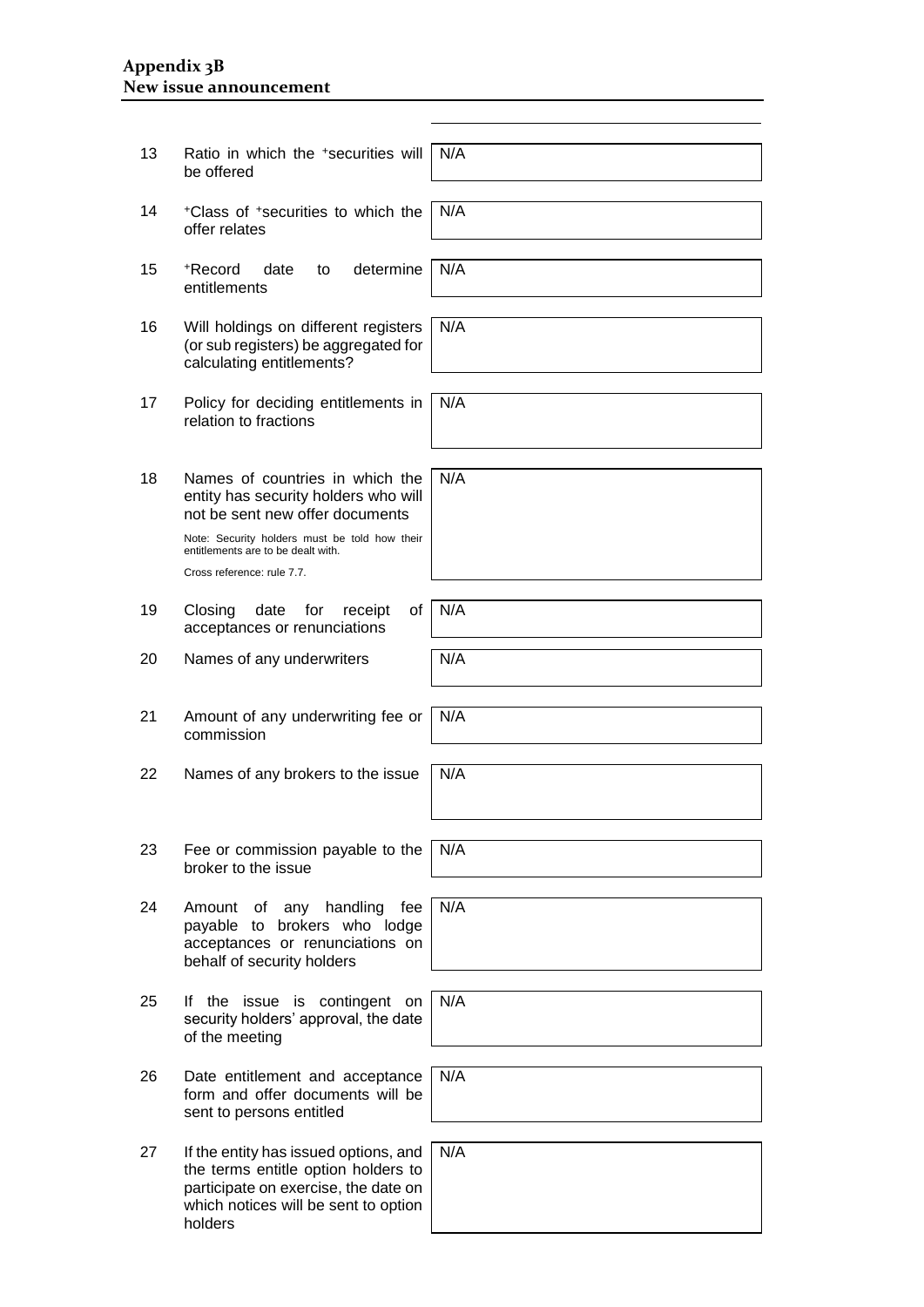28 Date rights trading will begin (if applicable) N/A 29 Date rights trading will end (if applicable) N/A 30 How do security holders sell their entitlements *in full* through a broker? N/A 31 How do security holders sell *part* of their entitlements through a broker and accept for the balance? N/A 32 How do security holders dispose of their entitlements (except by sale through a broker)? N/A 33 + Issue date N/A

## **Part 3 - Quotation of securities**

*You need only complete this section if you are applying for quotation of securities*

| 34  | (tick one) | Type of <sup>+</sup> securities                                                                                                                                                                                                                                                |
|-----|------------|--------------------------------------------------------------------------------------------------------------------------------------------------------------------------------------------------------------------------------------------------------------------------------|
| (a) |            | *Securities described in Part 1*                                                                                                                                                                                                                                               |
| (b) |            | All other +securities<br>Example: restricted securities at the end of the escrowed period, partly paid securities that become fully paid,<br>employee incentive share securities when restriction ends, securities issued on expiry or conversion of convertible<br>securities |

#### **Entities that have ticked box 34(a)**

#### **Additional securities forming a new class of securities**

| Tick to indicate you are providing the information or |  |  |
|-------------------------------------------------------|--|--|
| documents                                             |  |  |

- 
- 35 **If the +securities are +equity securities, the names of the 20 largest holders of** the additional \*securities, and the number and percentage of additional <sup>+</sup>securities held by those holders

| 36 |  | If the *securities are *equity securities, a distribution schedule of the additional<br>*securities setting out the number of holders in the categories<br>1 - 1.000<br>$1.001 - 5.000$<br>$5,001 - 10,000$<br>10,001 - 100,000 |
|----|--|---------------------------------------------------------------------------------------------------------------------------------------------------------------------------------------------------------------------------------|
|----|--|---------------------------------------------------------------------------------------------------------------------------------------------------------------------------------------------------------------------------------|

<sup>+</sup> See chapter 19 for defined terms.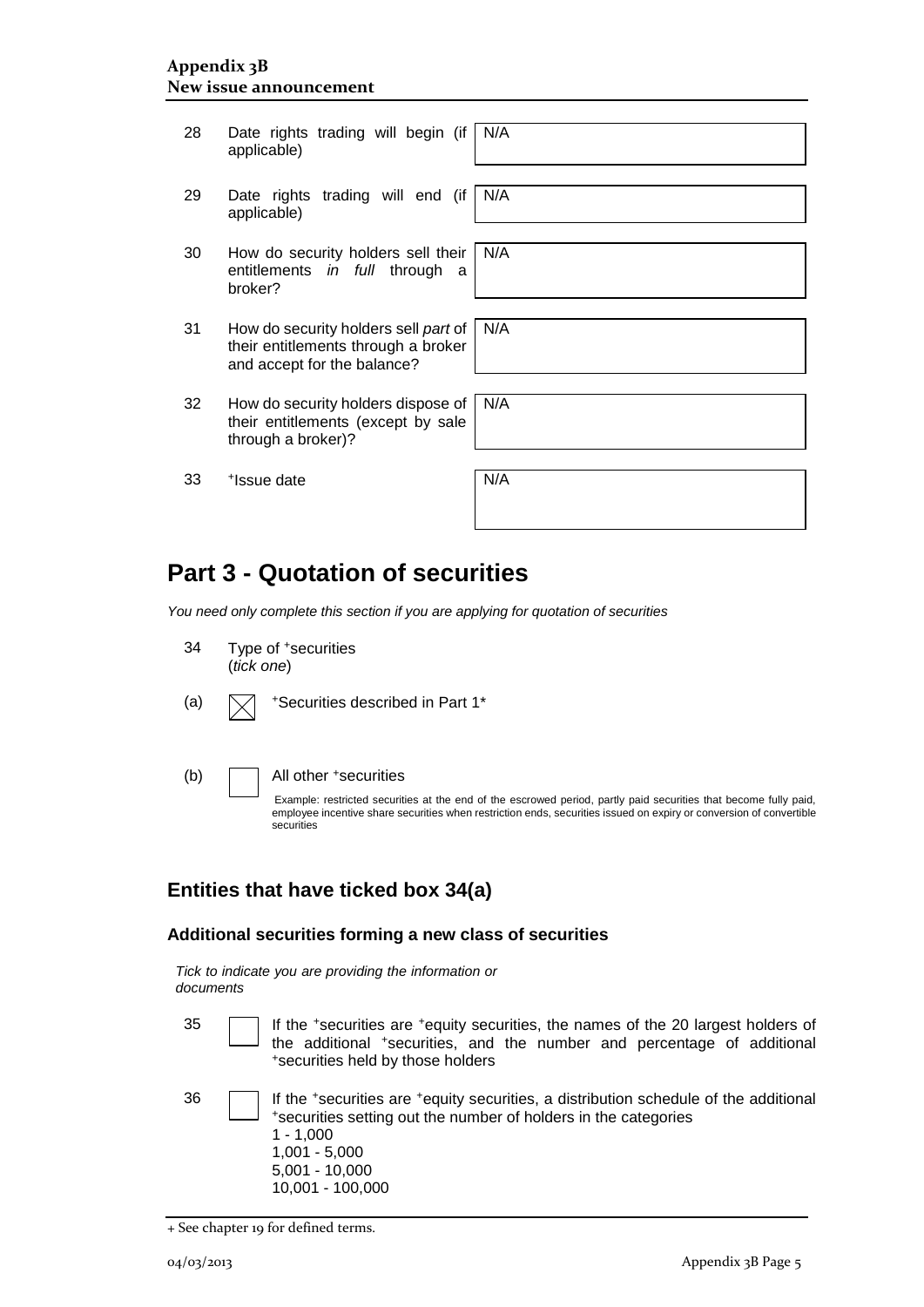100,001 and over

37 A copy of any trust deed for the additional +securities

## **Entities that have ticked box 34(b)**

<sup>+</sup>securities in clause 38)

| 38 | Number of <sup>+</sup> securities for which<br>+quotation is sought                                                                                                                                                                                                                                                                                                                                                                                                                                                                                     | N/A    |                    |
|----|---------------------------------------------------------------------------------------------------------------------------------------------------------------------------------------------------------------------------------------------------------------------------------------------------------------------------------------------------------------------------------------------------------------------------------------------------------------------------------------------------------------------------------------------------------|--------|--------------------|
| 39 | <sup>+</sup> Class of <sup>+</sup> securities for which<br>quotation is sought                                                                                                                                                                                                                                                                                                                                                                                                                                                                          | N/A    |                    |
| 40 | Do the +securities rank equally in all<br>respects from the +issue date with an<br>existing +class of quoted +securities?<br>If the additional *securities do not<br>rank equally, please state:<br>the date from which they do<br>$\bullet$<br>to<br>which<br>the<br>extent<br>they<br>$\bullet$<br>participate for the next dividend,<br>(in the case of a trust, distribution)<br>or interest payment<br>the extent to which they do not<br>rank equally, other<br>than<br>in.<br>relation to the next dividend,<br>distribution or interest payment | N/A    |                    |
| 41 | Reason for request for quotation<br>now<br>Example: In the case of restricted securities, end of<br>restriction period<br>(if issued upon conversion of another<br>*security, clearly identify that other<br>+security)                                                                                                                                                                                                                                                                                                                                 | N/A    |                    |
|    |                                                                                                                                                                                                                                                                                                                                                                                                                                                                                                                                                         | Number | <sup>+</sup> Class |
| 42 | Number and <sup>+</sup> class of all <sup>+</sup> securities<br><b>ASX</b><br>( <i>including</i><br>the<br>quoted<br>on                                                                                                                                                                                                                                                                                                                                                                                                                                 | N/A    | N/A                |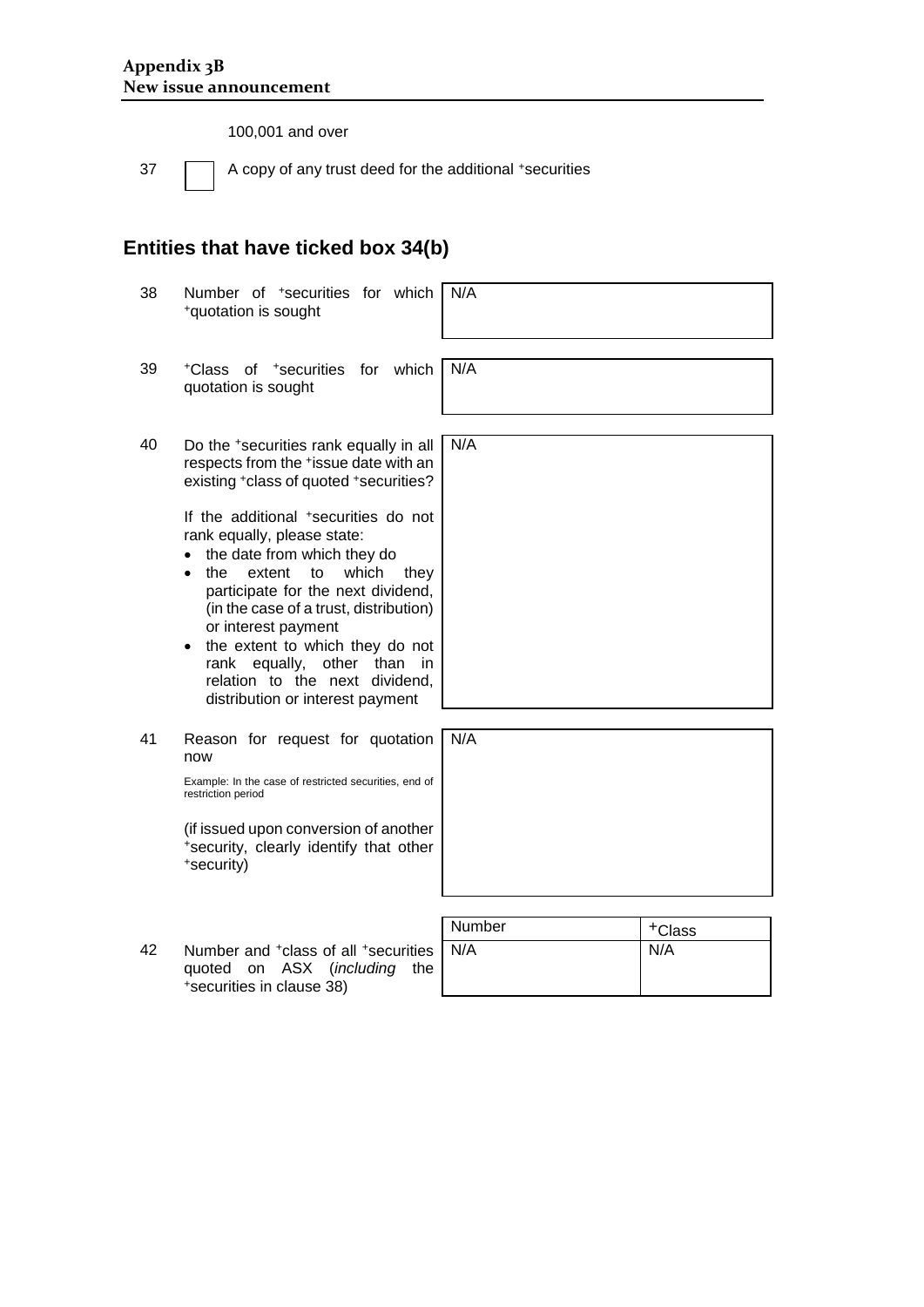#### **Quotation agreement**

- 1 <sup>+</sup>Quotation of our additional +securities is in ASX's absolute discretion. ASX may quote the +securities on any conditions it decides.
- 2 We warrant the following to ASX.
	- The issue of the +securities to be quoted complies with the law and is not for an illegal purpose.
	- There is no reason why those +securities should not be granted +quotation.
	- An offer of the <sup>+</sup>securities for sale within 12 months after their issue will not require disclosure under section 707(3) or section 1012C(6) of the Corporations Act.

Note: An entity may need to obtain appropriate warranties from subscribers for the securities in order to be able to give this warranty

- Section 724 or section 1016E of the Corporations Act does not apply to any applications received by us in relation to any +securities to be quoted and that no-one has any right to return any +securities to be quoted under sections 737, 738 or 1016F of the Corporations Act at the time that we request that the +securities be quoted.
- If we are a trust, we warrant that no person has the right to return the <sup>+</sup>securities to be quoted under section 1019B of the Corporations Act at the time that we request that the +securities be quoted.
- 3 We will indemnify ASX to the fullest extent permitted by law in respect of any claim, action or expense arising from or connected with any breach of the warranties in this agreement.
- 4 We give ASX the information and documents required by this form. If any information or document is not available now, we will give it to ASX before +quotation of the <sup>+</sup>securities begins. We acknowledge that ASX is relying on the information and documents. We warrant that they are (will be) true and complete.

**Sophie Karzis** Company Secretary 27 April 2018

<sup>+</sup> See chapter 19 for defined terms.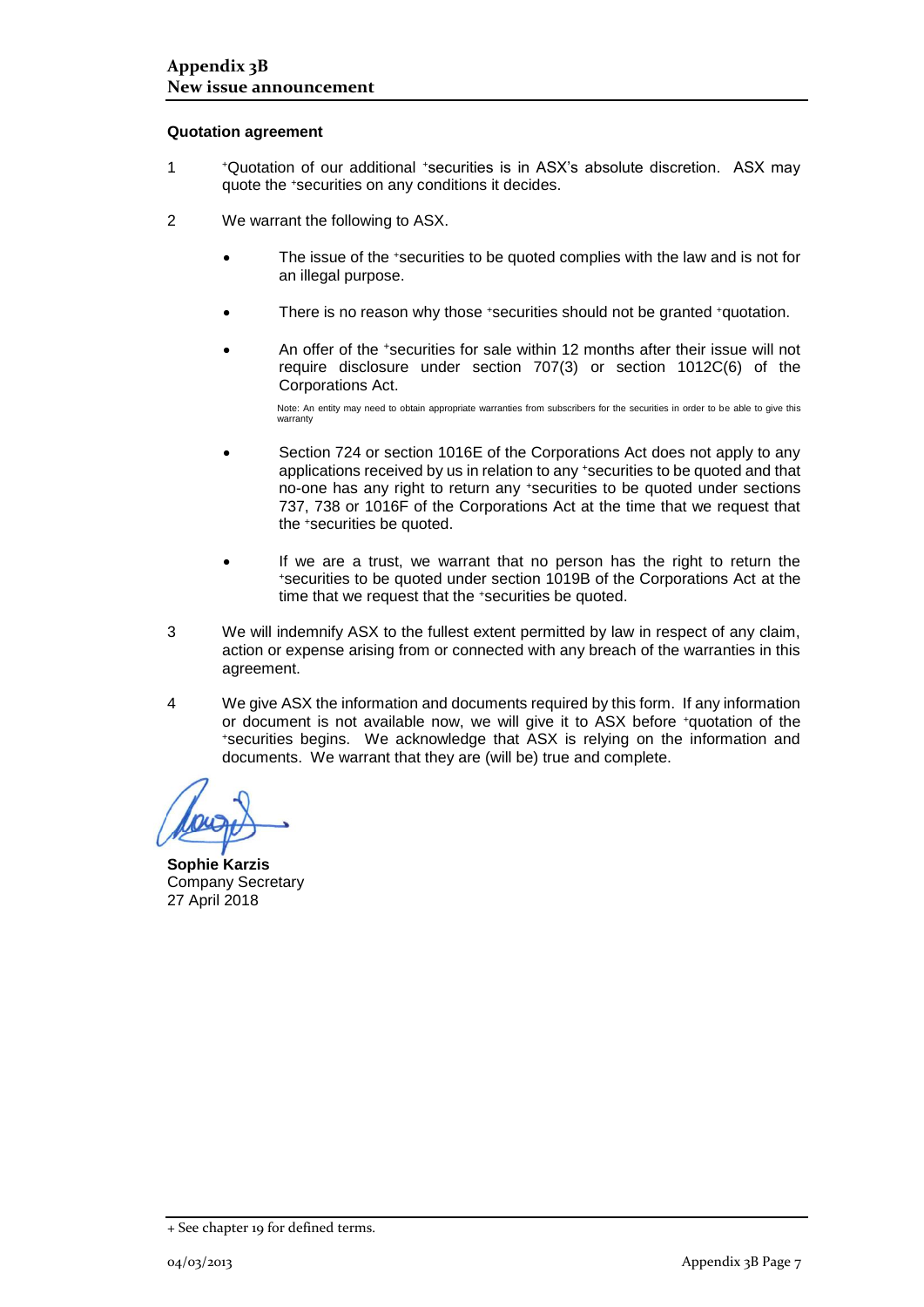# **Appendix 3B – Annexure 1**

#### **Calculation of placement capacity under rule 7.1 and rule 7.1A for eligible entities**

Introduced 01/08/12 Amended 04/03/13

## **Part 1**

| Rule 7.1 – Issues exceeding 15% of capital                                                                                                                                                                                                                                                                                                                                                                                                                                                                                                                                                                                                                                                                                                                       |                                                                                                                                  |  |  |
|------------------------------------------------------------------------------------------------------------------------------------------------------------------------------------------------------------------------------------------------------------------------------------------------------------------------------------------------------------------------------------------------------------------------------------------------------------------------------------------------------------------------------------------------------------------------------------------------------------------------------------------------------------------------------------------------------------------------------------------------------------------|----------------------------------------------------------------------------------------------------------------------------------|--|--|
| Step 1: Calculate "A", the base figure from which the placement capacity is<br>calculated                                                                                                                                                                                                                                                                                                                                                                                                                                                                                                                                                                                                                                                                        |                                                                                                                                  |  |  |
| <b>Insert</b> number of fully paid <sup>+</sup> ordinary<br>securities on issue 12 months before the<br><sup>+</sup> issue date or date of agreement to issue                                                                                                                                                                                                                                                                                                                                                                                                                                                                                                                                                                                                    | 101,177,947                                                                                                                      |  |  |
| Add the following:<br>Number of fully paid <sup>+</sup> ordinary securities<br>issued in that 12 month period under an<br>exception in rule 7.2<br>Number of fully paid <sup>+</sup> ordinary securities<br>$\bullet$<br>issued in that 12 month period with<br>shareholder approval<br>Number of partly paid <sup>+</sup> ordinary<br>$\bullet$<br>securities that became fully paid in that<br>12 month period<br>Note:<br>Include only ordinary securities here -<br>other classes of equity securities cannot<br>be added<br>Include here (if applicable) the securities<br>the subject of the Appendix 3B to which<br>this form is annexed<br>It may be useful to set out issues of<br>$\bullet$<br>securities on different dates as separate<br>line items | 453,984 fully paid ordinary shares issued on<br>27 October 2017<br>338,450 fully paid ordinary shares issued on<br>27 April 2018 |  |  |
| <b>Subtract</b> the number of fully paid <sup>+</sup> ordinary<br>securities cancelled during that 12 month<br>period                                                                                                                                                                                                                                                                                                                                                                                                                                                                                                                                                                                                                                            | 0                                                                                                                                |  |  |
| "А"                                                                                                                                                                                                                                                                                                                                                                                                                                                                                                                                                                                                                                                                                                                                                              | 101,970,381                                                                                                                      |  |  |
| Step 2: Calculate 15% of "A"                                                                                                                                                                                                                                                                                                                                                                                                                                                                                                                                                                                                                                                                                                                                     |                                                                                                                                  |  |  |
| "B"                                                                                                                                                                                                                                                                                                                                                                                                                                                                                                                                                                                                                                                                                                                                                              | 0.15<br>[Note: this value cannot be changed]                                                                                     |  |  |
| Multiply "A" by 0.15                                                                                                                                                                                                                                                                                                                                                                                                                                                                                                                                                                                                                                                                                                                                             | 15,295,557                                                                                                                       |  |  |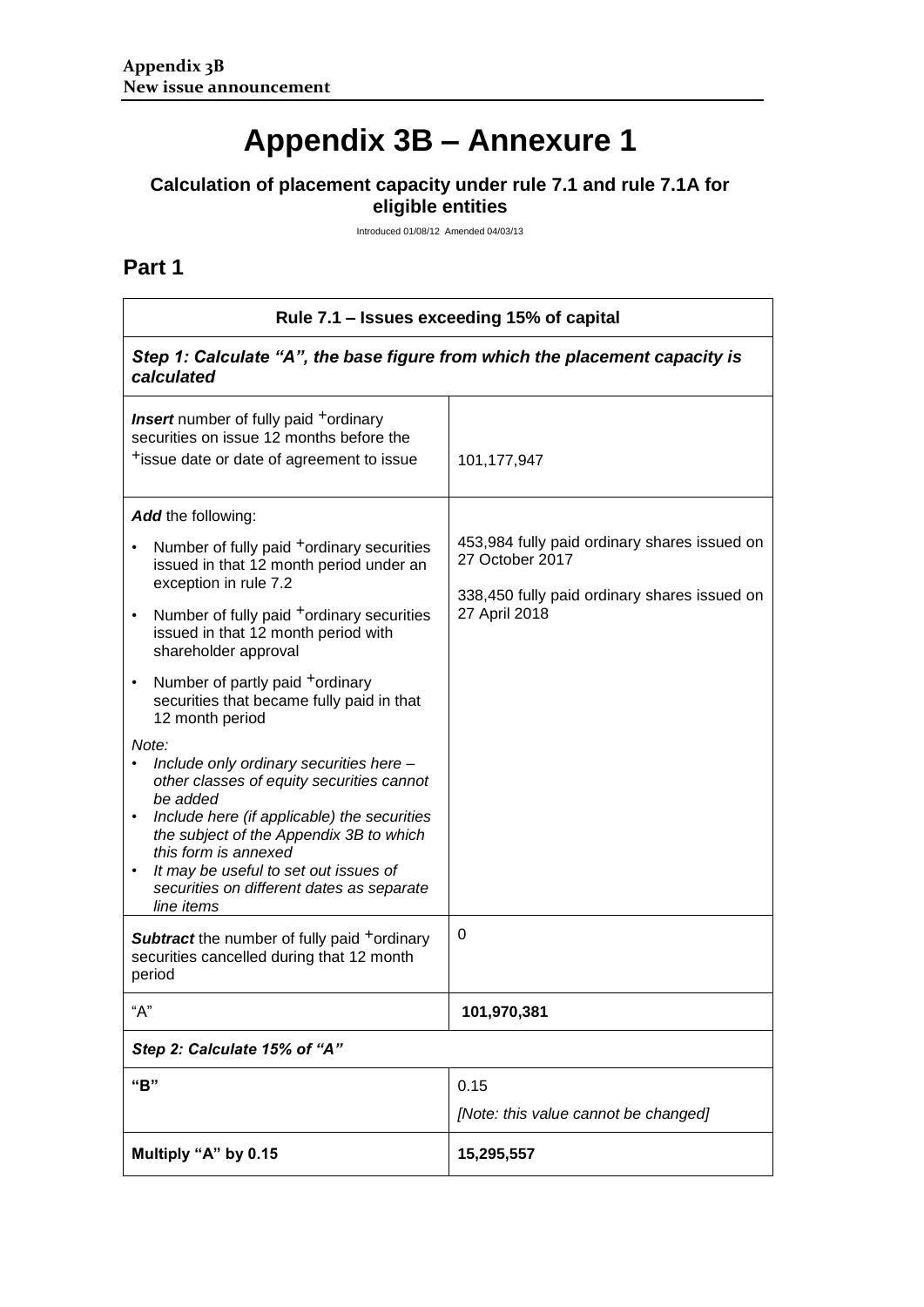$\mathbf{r}$ 

| Step 3: Calculate "C", the amount of placement capacity under rule 7.1 that has<br>already been used                                                                                                                                                                                                                                             |                                                                    |  |  |  |
|--------------------------------------------------------------------------------------------------------------------------------------------------------------------------------------------------------------------------------------------------------------------------------------------------------------------------------------------------|--------------------------------------------------------------------|--|--|--|
| <b>Insert</b> number of <sup>+</sup> equity securities issued or<br>agreed to be issued in that 12 month period<br>not counting those issued:                                                                                                                                                                                                    | 584,013 fully paid ordinary shares issued on<br>1 November 2017    |  |  |  |
| Under an exception in rule 7.2<br>$\bullet$                                                                                                                                                                                                                                                                                                      | 258,205 fully paid ordinary shares issued on<br>19 March 2018      |  |  |  |
| Under rule 7.1A                                                                                                                                                                                                                                                                                                                                  |                                                                    |  |  |  |
| With security holder approval under rule<br>7.1 or rule 7.4                                                                                                                                                                                                                                                                                      |                                                                    |  |  |  |
| Note:<br>This applies to equity securities, unless<br>specifically excluded - not just ordinary<br>securities<br>Include here (if applicable) the securities<br>$\bullet$<br>the subject of the Appendix 3B to which<br>this form is annexed<br>It may be useful to set out issues of<br>securities on different dates as separate<br>line items |                                                                    |  |  |  |
| "C"                                                                                                                                                                                                                                                                                                                                              | 842,218                                                            |  |  |  |
| Step 4: Subtract "C" from ["A" x "B"] to calculate remaining placement capacity<br>under rule 7.1                                                                                                                                                                                                                                                |                                                                    |  |  |  |
| "A" x 0.15                                                                                                                                                                                                                                                                                                                                       |                                                                    |  |  |  |
| Note: number must be same as shown in<br>Step 2                                                                                                                                                                                                                                                                                                  | 15,295,557                                                         |  |  |  |
| Subtract "C"                                                                                                                                                                                                                                                                                                                                     |                                                                    |  |  |  |
| Note: number must be same as shown in<br>Step 3                                                                                                                                                                                                                                                                                                  | 842,218                                                            |  |  |  |
| <b>Total</b> ["A" x $0.15$ ] - "C"                                                                                                                                                                                                                                                                                                               | 14,453,339                                                         |  |  |  |
|                                                                                                                                                                                                                                                                                                                                                  | [Note: this is the remaining placement<br>capacity under rule 7.1] |  |  |  |

<sup>+</sup> See chapter 19 for defined terms.